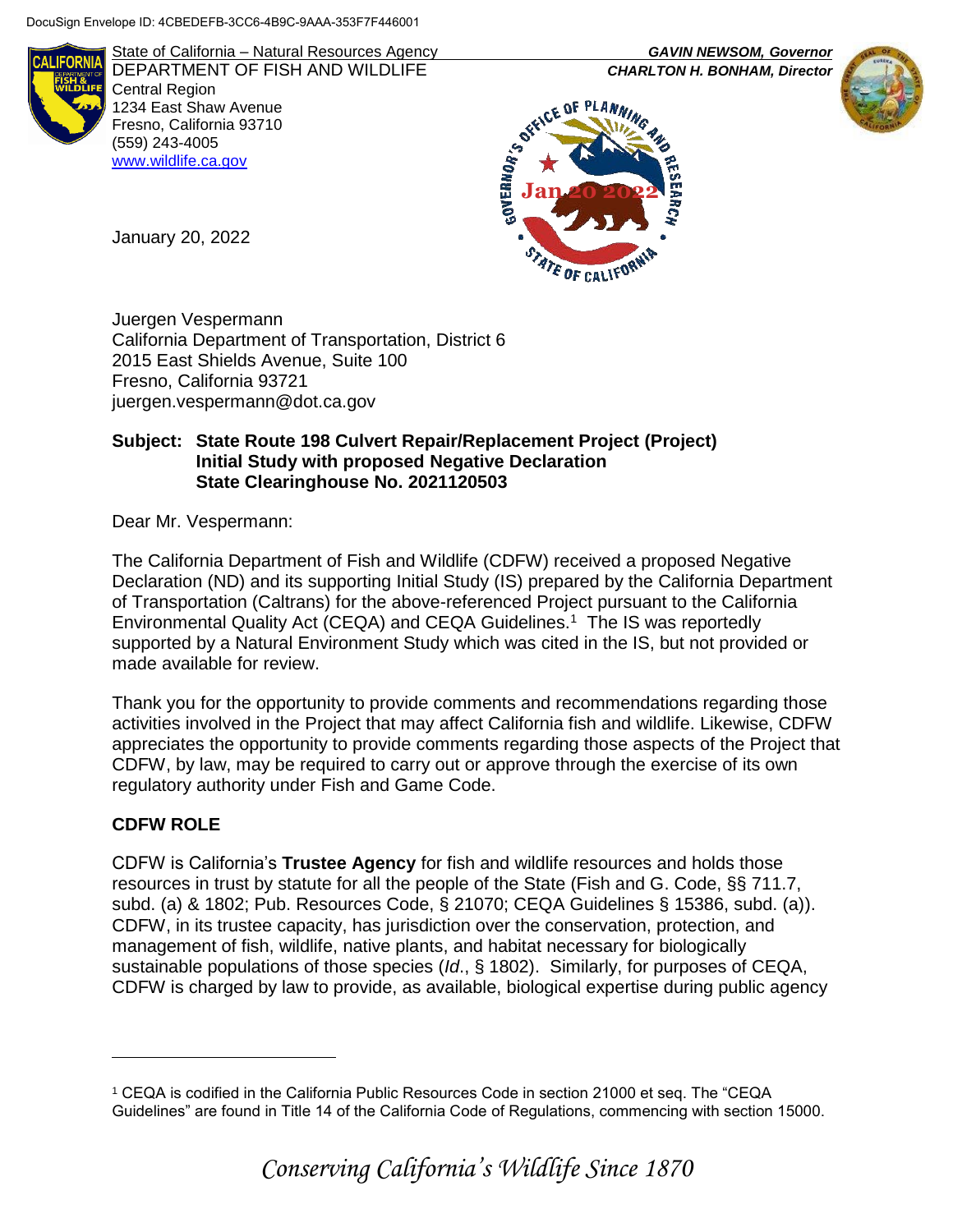environmental review efforts, focusing specifically on projects and related activities that have the potential to adversely affect fish and wildlife resources.

CDFW is also submitting comments as a **Responsible Agency** under CEQA (Pub. Resources Code, § 21069; CEQA Guidelines, § 15381). CDFW expects that it may need to exercise regulatory authority as provided by the Fish and Game Code. As proposed, for example, the Project may be subject to CDFW's lake and streambed alteration regulatory authority (Fish & G. Code, § 1600 et seq.). Likewise, to the extent implementation of the Project as proposed may result in "take" as defined by State law of any species protected under the California Endangered Species Act (CESA) (Fish & G. Code, § 2050 et seq.), related authorization as provided by the Fish and Game Code will be required.

## **PROJECT DESCRIPTION SUMMARY**

## **Proponent:** Caltrans

**Objective:** Caltrans proposes to repair or replace as many as 140 culverts which occur beneath the State Route 198 roadway between post mile 1 (near the Tulare/Kings County line) and post mile 44 (east of Lake Kaweah) in Tulare County (Project). All Project-related activities will occur within the existing right-of-way either within the paved travel lanes, paved shoulders adjoining the travel lanes, unpaved but compacted and engineered shoulder backing, or within the ruderal habitat areas beyond the travel lanes and shoulder backing. The Project will involve vegetation removal, temporary construction easements, and permanent drainage easements, but will be accomplished while the streams are naturally dry so water diversions will not be needed. Additionally, no nightwork is anticipated. Caltrans indicates that CDFW will be notified for those Project activities which will occur within streams.

**Location:** The 43-mile segment of State Route 198 (SR 198) where the subject culverts exist is entirely located within Tulare County, and is bound by urban, rural, and agricultural development, and natural lands along its length.

**Timeframe:** Unspecified.

## **COMMENTS AND RECOMMENDATIONS**

During botanical and wildlife surveys conducted during preparation of the IS, Caltrans did not observe any special-status plants or animals. Caltrans plans to conduct additional botanical surveys in advance of commencing Project activities, as well as protocol-level surveys for the State threatened Swainson's hawk (*Buteo swainsoni*) (SWHA). However, Caltrans does not propose additional surveys for the State fully protected golden eagle (*Aquila chrysaetos*), the State endangered and State fully protected bald eagle (*Haliaeetus leucocephalus*), the State and federally endangered and State fully protected California condor (*Gymnogyps californianus*), the rare and endemic Crotch bumble bee (*Bombus crotchii*) which is a Species of Greatest Conservation Need (SGCN) in California (CDFW 2015), or nesting birds in general in advance of commencing Project Activities.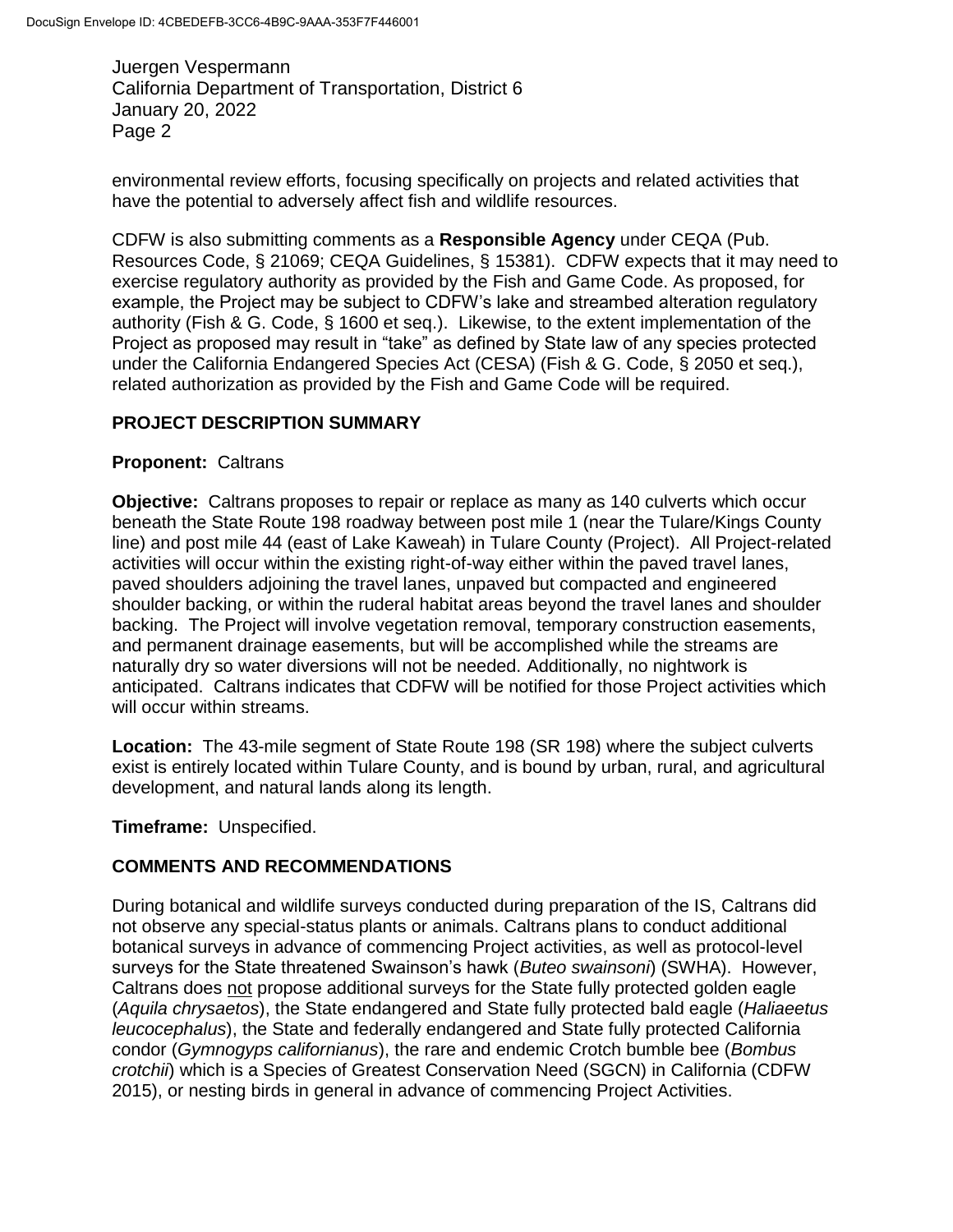Caltrans indicates in the IS that if special status plant populations are detected during the pre-activity surveys, they will be avoided. Further, Caltrans indicates that if work is conducted during the SWHA nesting season, active nests will be avoided observing a 500 foot no-disturbance buffer. However, CDFW does not agree that these avoidance and minimization measures sufficiently reduce to less-than-significant the potential Projectrelated impacts to biological resources at and near the Project area.

CDFW offers the following comments to assist Caltrans in adequately identifying and sufficiently reducing to less-than-significant the potentially significant, direct and indirect Project-related impacts to fish and wildlife (biological) resources. Editorial comments or other suggestions may also be included to improve the document.

### **I. Environmental Setting and Related Impact**

**Would the Project have a substantial adverse effect, either directly or through habitat modifications, on any species identified as a candidate, sensitive, or special-status species in local or regional plans, policies, or regulations, or by CDFW or the United States Fish and Wildlife Service (USFWS)?**

### **COMMENT 1: Migratory Birds including Swainson's Hawk (SWHA) and California Condor, golden eagle, and Bald Eagle**

**Issue:** Migratory birds are known to nest in trees and shrubs along the entire 43-mile Project area. Additionally, SWHA are known to nest in trees along the western portion of the Project area, and bald eagle and California condor are known to occur in areas adjoining the eastern portion of the Project area. The Project activities will involve varying degrees of ground disturbance within the right-of-way and CDFW considers it possible that the Project-related activities would represent a novel stimulus which could result in nest abandonment if they occur in proximity to nesting birds. This nest abandonment would represent a significant impact to nesting birds, including SWHA, bald eagle, and California condor, and could result in take as it is defined in section 86 of Fish and Game Code.

**Specific Impacts:** In the IS, Caltrans states that because active SWHA nests could occur at or sufficiently close to the Project area, protocol level surveys will be conducted the nesting season prior to the commencement of Project activities. Further, Caltrans proposes the implementation of a 500-foot no-disturbance buffer around active SWHA nests in the event any are detected during these surveys. CDFW recommends these surveys, as well as surveys for bald eagle, California condor, and nesting birds in general be conducted no more than 30 days prior to the commencement of Project activities (if those activities occur or extend into the nesting season). Further, CDFW considers the proposed 500-foot no-disturbance buffer for either SWHA, bald eagle, or California condor insufficient to avoid take of individuals of those species. Therefore, CDFW does not agree that the proposed pre-construction surveys for SWHA alone reduces to lessthan-significant the potential Project-related impacts on nesting birds.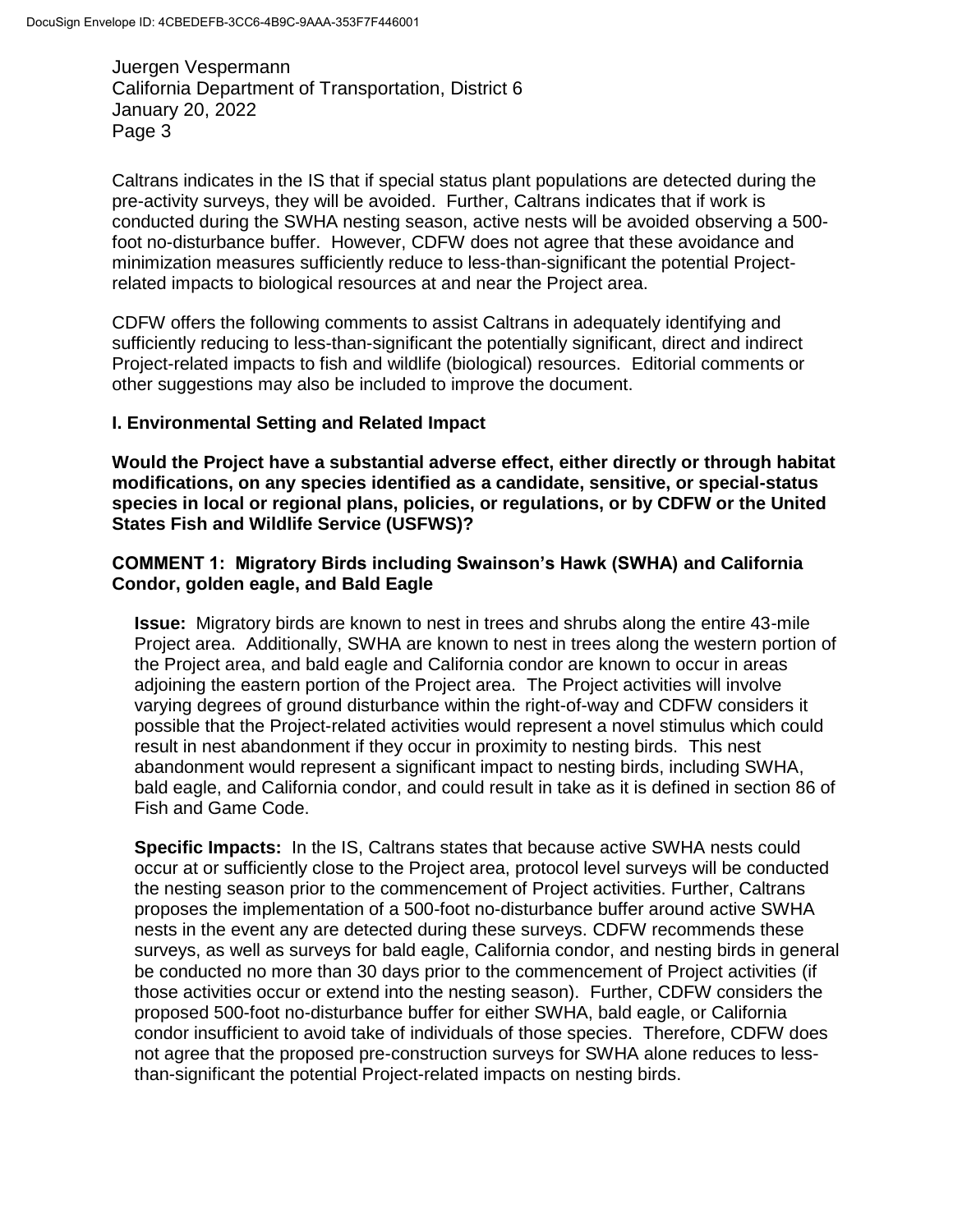**Evidence impact would be significant:** SWHA in particular exhibit high nest-site fidelity year after year and lack of suitable nesting habitat in the San Joaquin Valley limits their local distribution and abundance (CDFW 2016). Adoption of the ND as it is written will allow activities that will involve ground disturbance, roadwork, grading, and excavation employing heavy equipment and work crews within ½-mile of active listed raptors including SWHA, bald eagle, and California condor nests, and within 500 feet of non-listed raptors, and within 250 feet of passerines. These activities could negatively affect these nests and have the potential to result in nest abandonment.

**Recommended Potentially Feasible Avoidance and Mitigation Measure(s)** Because the Project-related activities represent novel stimuli and threaten nest abandonment, CDFW recommends Caltrans propose surveying for, and maintaining a 250-foot no-disturbance buffer around active passerine nests, a 500-foot no-disturbance buffer around non-listed raptor nests, and a ½-mile no-disturbance buffer around listed raptor (e.g., SWHA, bald eagle, and California condor) nests in order to reduce to less-thansignificant the Project-related impacts to nesting birds. CDFW recommends edits to the existing SWHA Avoidance, Minimization, and Mitigation Measures section of the IS, and incorporation of similar measures providing for the complete avoidance of impacts to nesting bald eagle, California condor, and nesting birds in general. Further, CDFW recommends these revised/additional measures be made quantifiable and enforceable conditions of Project approval.

#### **Recommended Edits to Avoidance, Minimization, and Mitigation Measures section of the IS which begins on page 31 of the IS.**

Currently, under the Avoidance, Minimization, and Mitigation Measures section of the IS, Caltrans proposes conducting surveys for SWHA at and near the Project area the "season before construction" and implementation of a 500-foot no-disturbance buffer around active nests that are detected. CDFW recommends Caltrans conduct these surveys for SWHA no more than 30 days prior to starting Project activities at all culverts which occur within  $\frac{1}{2}$  mile of suitable SWHA nesting habitat. Further, CDFW advises Caltrans implement a ½-mile no-disturbance buffer around any active nest trees detected, until the young have fledged and are no longer reliant on parental care.

Additionally, because golden eagle, bald eagle, California condor, and nesting birds in general may occur or near the Project area, CDFW recommends surveys for these species and nesting birds in general be conducted no more than 30 days prior to commencing Project activities. Further CDFW recommends maintaining ½-mile no-disturbance buffers around all active fully protected raptor (e.g., golden eagle, bald eagle, and California condor) nests, 500-foot no-disturbance buffers around all active unlisted raptor nests, and 250-foot no-disturbance buffers around all active passerine nests.

If the aforementioned edits to the existing Avoidance, Minimization, and Mitigation Measures section of the IS are not made for SWHA, and/or the aforementioned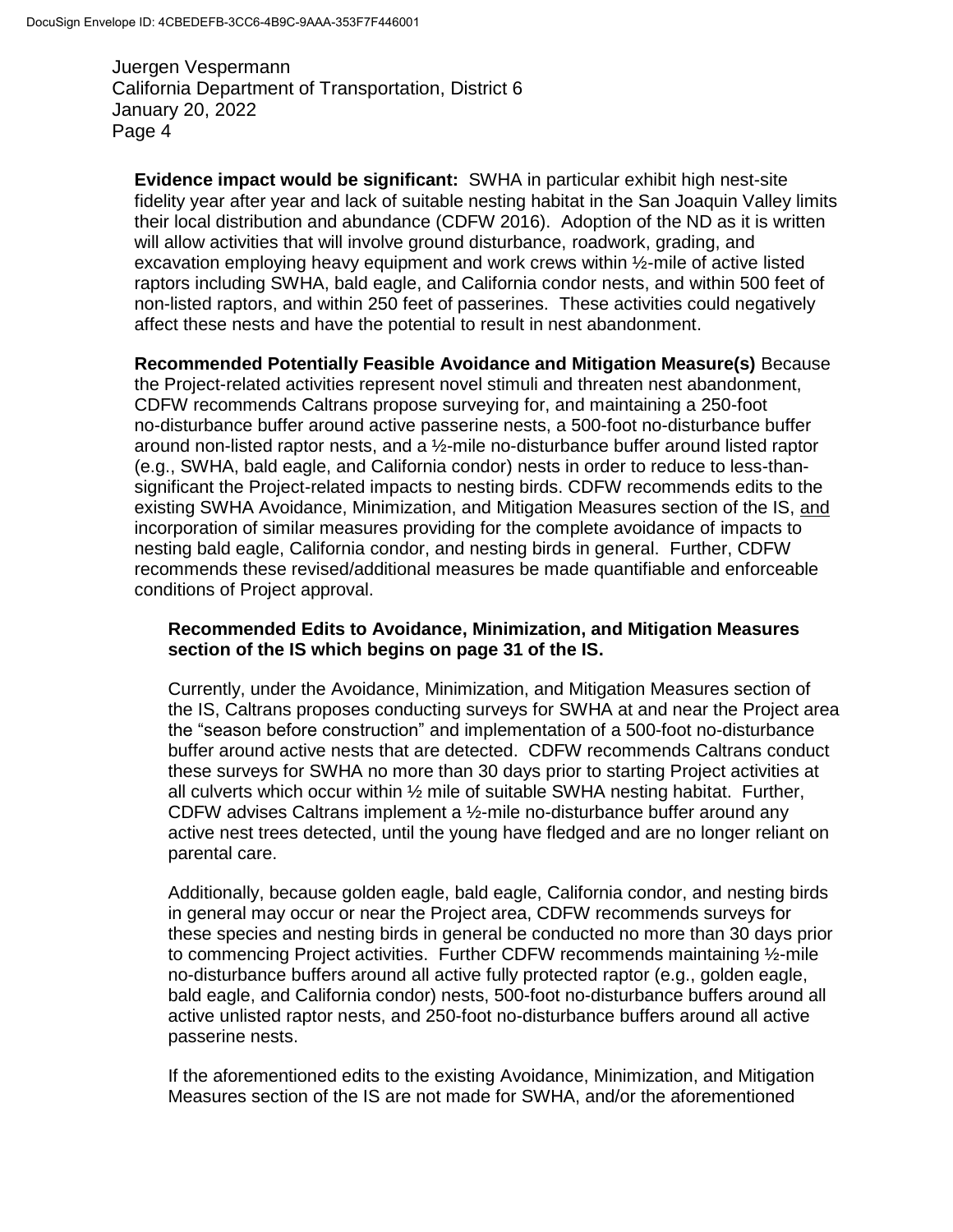> buffers are not feasible, CDFW recommends Caltrans obtain incidental take coverage under section 2081 subdivision (b) of Fish and Game Code and that the acquisition of an ITP be specified in the revised IS. In summary, if the edited avoidance measure is not feasible, mitigation (take authorization) would be required to reduce to less-than-significant the unavoidable Project-related impacts to SWHA. Due to the State fully protected status, CDFW cannot authorize incidental take of California condor, golden eagle, or bald eagle.

#### **COMMENT 2: Crotch Bumble Bee (CBB)**

**Issue:** CBB have been documented to occur within areas of suitable habitat within the Project vicinity (CDFW 2022). Suitable CBB habitat includes areas of grasslands and upland scrub that contain requisite habitat elements, such as small mammal burrows. CBB primarily nest in late February through late October underground in abandoned small mammal burrows but may also nest under perennial bunch grasses or thatched annual grasses, under brush piles, in old bird nests, and in dead trees or hollow logs (Williams et al. 2014; Hatfield et al. 2015). Overwintering sites utilized by CBB mated queens include soft, disturbed soil (Goulson 2010), or under leaf litter or other debris (Williams et al. 2014). Therefore, potential ground disturbance and vegetation removal associated with Project implementation may significantly impact local CBB populations.

While much of the land on both sides of the Project site exists as commercial development, there are discreet areas adjoining the west end of the Project area which persist as ruderal, scrub, and grassland habitat. CDFW recommends Caltrans conduct an assessment of these habitat areas adjoining the Project area for potentially suitable CBB habitat. If suitable CBB habitat exists in areas of planned Project-related ground disturbance, equipment staging, or materials laydown, potential CBB nesting sites in these areas would have to be avoided in order to reduce to less-than-significant the Project-related impacts to the species.

**Specific Impacts:** Without a determination with respect to the presence or absence of CBB habitat at and adjoining the Project area, CDFW cannot concur that the Project-related impacts to the species are less-than-significant. CBB nest in underground burrows and in thatched area and unless these potential nest sites are avoided, Project-related ground disturbance could result in take of the species. In the IS, Caltrans does not address the potential for the presence of CBB at or near the Project area.

**Evidence impact would be significant:** CBB was once common throughout most of the central and southern California; however, it now appears to be absent from most of it, especially in the central portion of its historic range within California's Central Valley (Hatfield et al. 2014). Analyses by the Xerces Society et al. (2018) suggest there have been sharp declines in relative abundance by 98% and persistence by 80% over the last ten years. CBB could continue to occupy the habitat areas within and adjoining portions of the Project Area and Project-related ground disturbance in these areas could result in significant impacts to the species.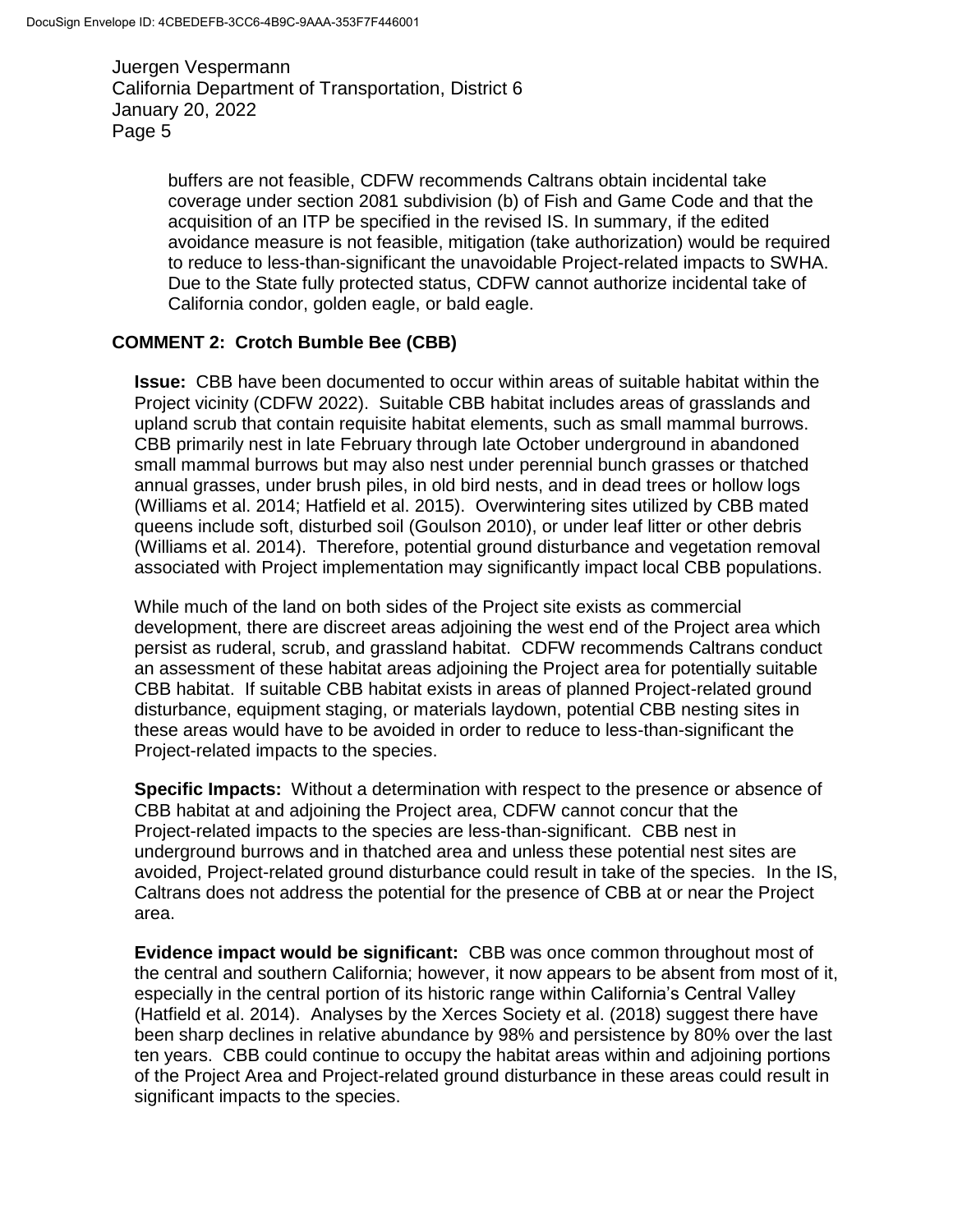**Recommended Potentially Feasible Avoidance, Minimization, and Mitigation Measure:** Because suitable CBB habitat may be present in the vicinity of at least portions of the Project Area, CDFW recommends the following measure be added to ensure that impacts to the species will be less-than-significant and completely avoided. Further, CDFW recommends these measures be made conditions of Project approval.

#### **Recommended addition of Avoidance, Minimization, and/or Minimization Measures for CBB in the IS.**

In order to determine if CBB occupy habitat areas of the right-of-way or adjoining lands, CDFW recommends Caltrans revise the Avoidance, Minimization, and Mitigation Measures section of the IS to include plans to assess whether habitat areas within or adjoining the right-of-way constitute suitable habitat for CBB. If not, this should be addressed in the IS and no further measures would be needed. But if suitable habitat is present at or near the right-of-way, and suitable burrows or areas of thatch cannot be avoided, CDFW recommends the IS include a measure requiring surveys for CBB in advance of commencing Project activities. If no individuals or nests are detected during these surveys, Caltrans may in fact be able to accomplish the Project avoiding the species and significant impacts to the species. However, if CBB are found to occupy habitat areas at or near the right-of-way, the Project would have the potential to result in significant impacts to the species unless the potential nesting sites can be avoided. If this avoidance is not feasible, CDFW recommends Caltrans propose consultation with CDFW in the revised IS.

## **II. Editorial Comments and/or Suggestions**

**Appropriateness of ND:** In summary, the above recommended revisions to the IS pertain to avoidance of nesting birds including SWHA, bald eagle, California condor and nesting birds in general within the specified buffers from the Project right-of-way to completely avoid significant effects to the species under this Negative Declaration. If surveys confirm the presence of nesting birds at or within the specified buffers, Caltrans may not be able to accomplish the Project while avoiding significant effects to these species without first obtaining incidental take authorization under section 2081 subdivision (b) of Fish and Game Code. Incidental take authorization would involve minimization of, and mitigation for, take of the permitted species. Considering this, CDFW recommends Caltrans incorporate the recommended revisions to the IS and propose an MND for the Project, in lieu of the currently proposed ND.

## **ENVIRONMENTAL DATA**

CEQA requires that information developed in environmental impact reports and negative declarations be incorporated into a database which may be used to make subsequent or supplemental environmental determinations (Pub. Resources Code, § 21003, subd. (e)). Accordingly, please report any special-status species and natural communities detected during Project surveys to CNDDB. The CNDDB field survey form can be found at the following link: [https://www.wildlife.ca.gov/Data/CNDDB/Submitting-Data.](https://www.wildlife.ca.gov/Data/CNDDB/Submitting-Data) The completed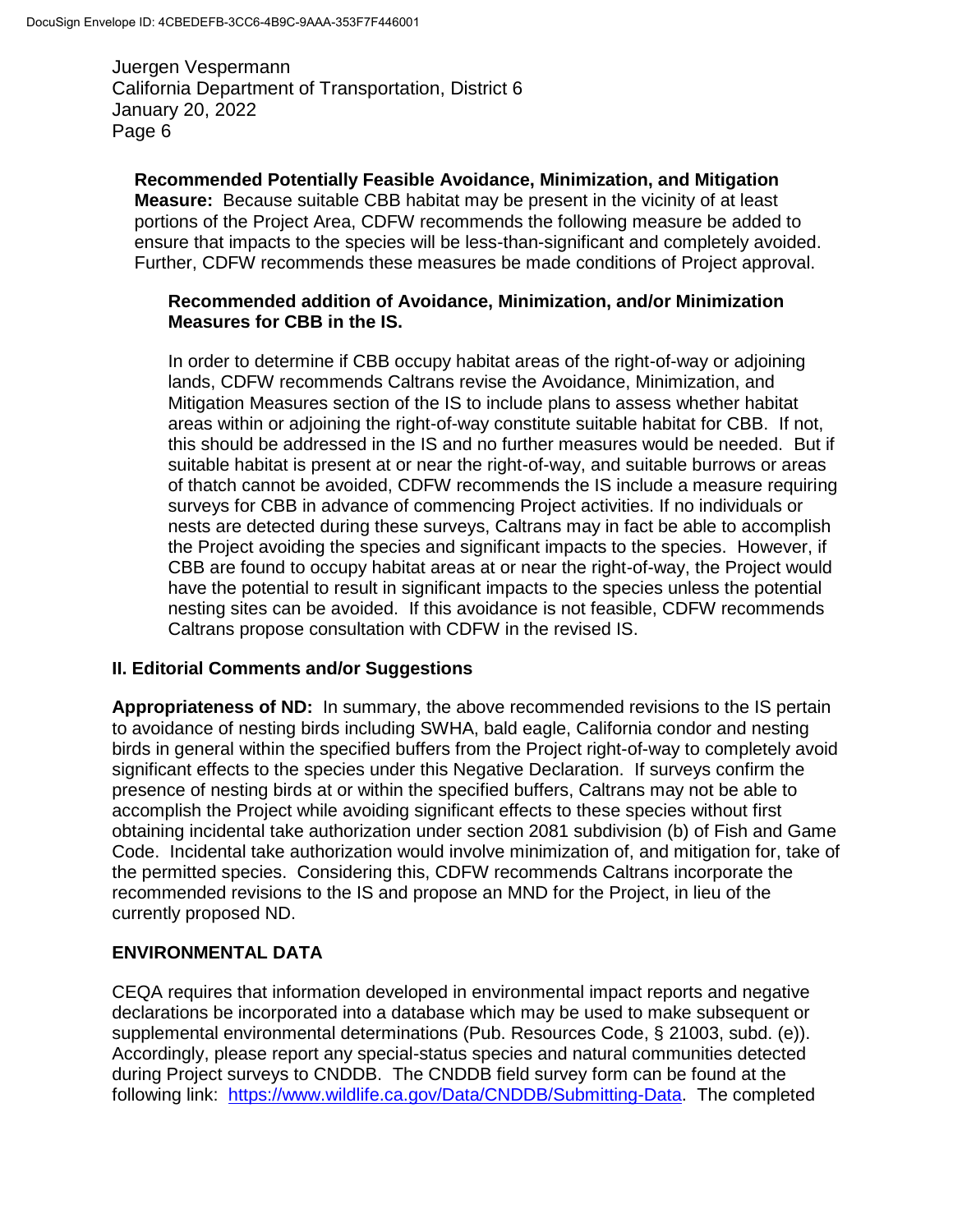form can be mailed electronically to CNDDB at the following email address: [CNDDB@wildlife.ca.gov.](mailto:CNDDB@wildlife.ca.gov) The types of information reported to CNDDB can be found at the following link: [https://www.wildlife.ca.gov/Data/CNDDB/Plants-and-Animals.](https://www.wildlife.ca.gov/Data/CNDDB/Plants-and-Animals)

## **FILING FEES**

If it is determined that the Project has the potential to impact biological resources, an assessment of filing fees will be necessary. Fees are payable upon filing of the Notice of Determination by the Lead Agency and serve to help defray the cost of environmental review by CDFW. Payment of the fee is required in order for the underlying project approval to be operative, vested, and final (Cal. Code Regs, tit. 14, § 753.5; Fish & G. Code, § 711.4; Pub. Resources Code, § 21089).

CDFW appreciates the opportunity to comment on the Project to assist Caltrans in identifying and avoiding the Project's impacts on biological resources.

More information on survey and monitoring protocols for sensitive species can be found at CDFW's website [\(https://www.wildlife.ca.gov/Conservation/Survey-Protocols\)](https://www.wildlife.ca.gov/Conservation/Survey-Protocols). If you have any questions, please contact Steven Hulbert, Senior Environmental Scientist (Specialist), at the address provided on this letterhead, by telephone at (559) 575-6415 or by electronic mail at [Steven.Hulbert@wildlife.ca.gov.](mailto:Steven.Hulbert@wildlife.ca.gov)

Sincerely,

-DocuSigned by: Julie Vance

Julie A. Vance Regional Manager

**Attachment** 

cc: See Page Eight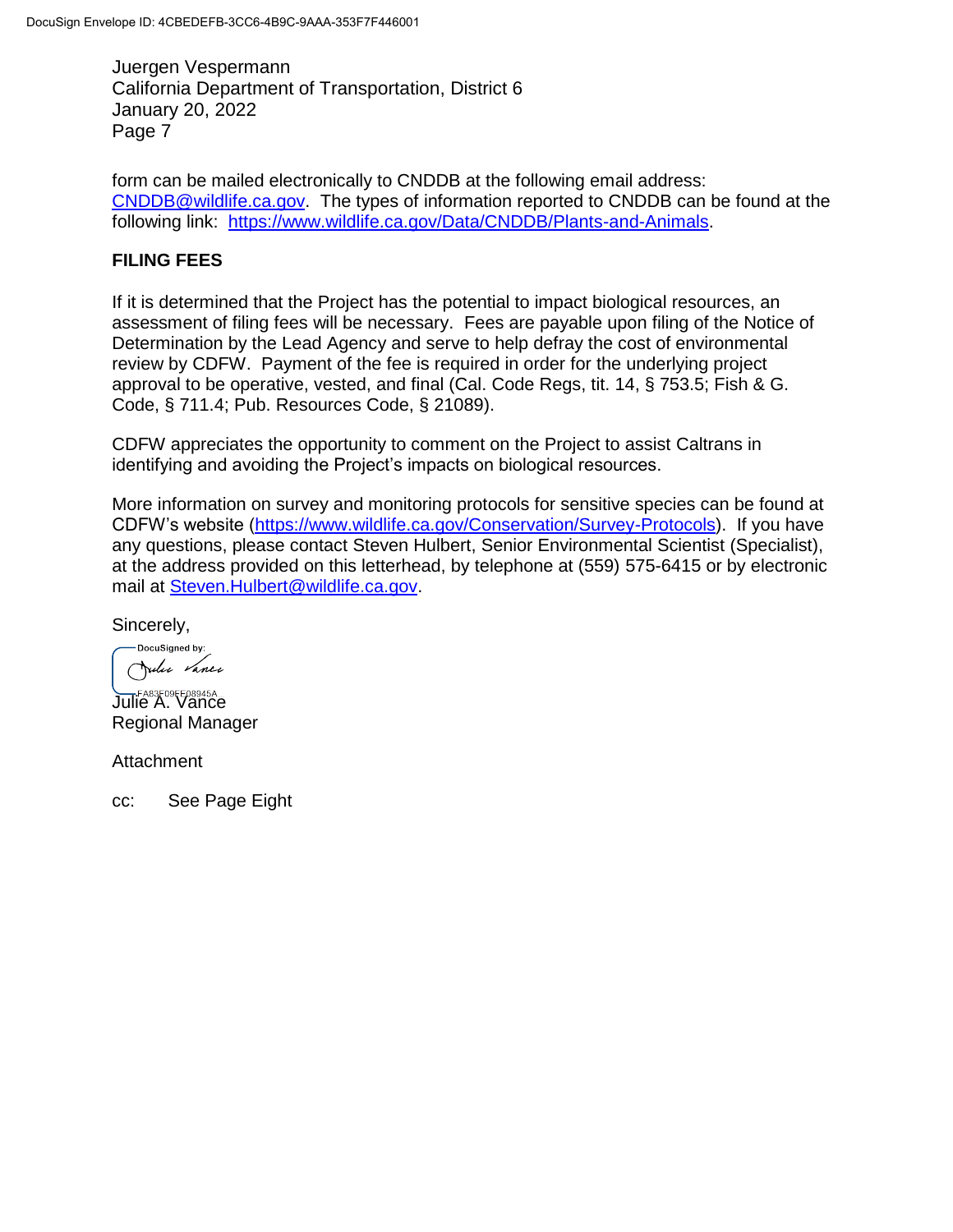- cc: United States Fish and Wildlife Service 2800 Cottage Way, Suite W-2605 Sacramento, California 95825
- ec: State Clearinghouse state.clearinghouse@opr.ca.gov

Steven Hulbert California Department of Fish and Wildlife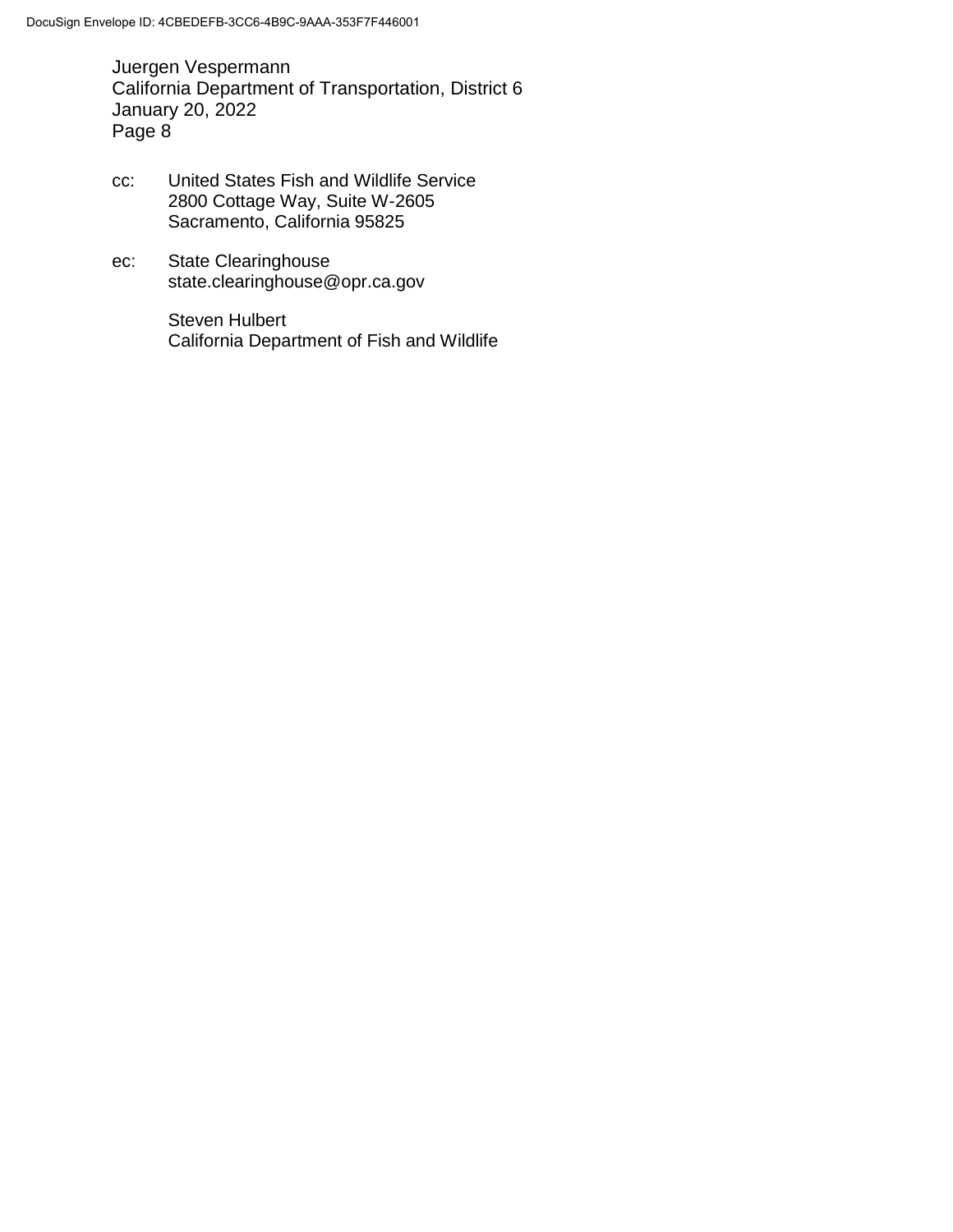#### **LITERATURE CITED**

- CDFW. 2022. Biogeographic Information and Observation System (BIOS). https://www.wildlife.ca.gov/Data/BIOS. Accessed January 10, 2022.
- CDFW. 2015. California State Wildlife Action Plan, 2015.
- CDFW. 2016. Five Year Status Review for Swainson's Hawk (*Buteo swainsoni*). California Department of Fish and Wildlife. April 11, 2016.
- Goulson, D. 2010. *Bumblebees:* behaviour*, ecology, and conservation*. Oxford University Press, New York. 317pp.
- Hatfield, R, S. Colla, S. Jepsen, L. Richardson, R. Thorp, and S. Foltz Jordan. 2014. Draft IUCN Assessments for North American *Bombus* spp. for the North American IUCN Bumble Bee Specialist Group. The Xerces Society for Invertebrate Conservation, www.xerces.org, Portland, OR.
- Williams, P. H., R. W. Thorp, L. L. Richardson, and S. R. Colla. 2014. *The Bumble Bees of North America: An Identification guide*. Princeton University Press, Princeton, New Jersey, USA. 208 pp.
- Xerces Society for Invertebrate Conservation, Defenders of Wildlife, and Center for Food Safety. 2018. A petition to the state of California fish and game commission to list the Crotch bumble bee (Bombus crotchii), Franklin's bumble bee (Bombus franklini), Suckley cuckoo bumble bee (Bombus suckleyi), and western bumble bee (Bombus occidentalis occidentalis) as Endangered under the California Endangered Species Act. October 2018.